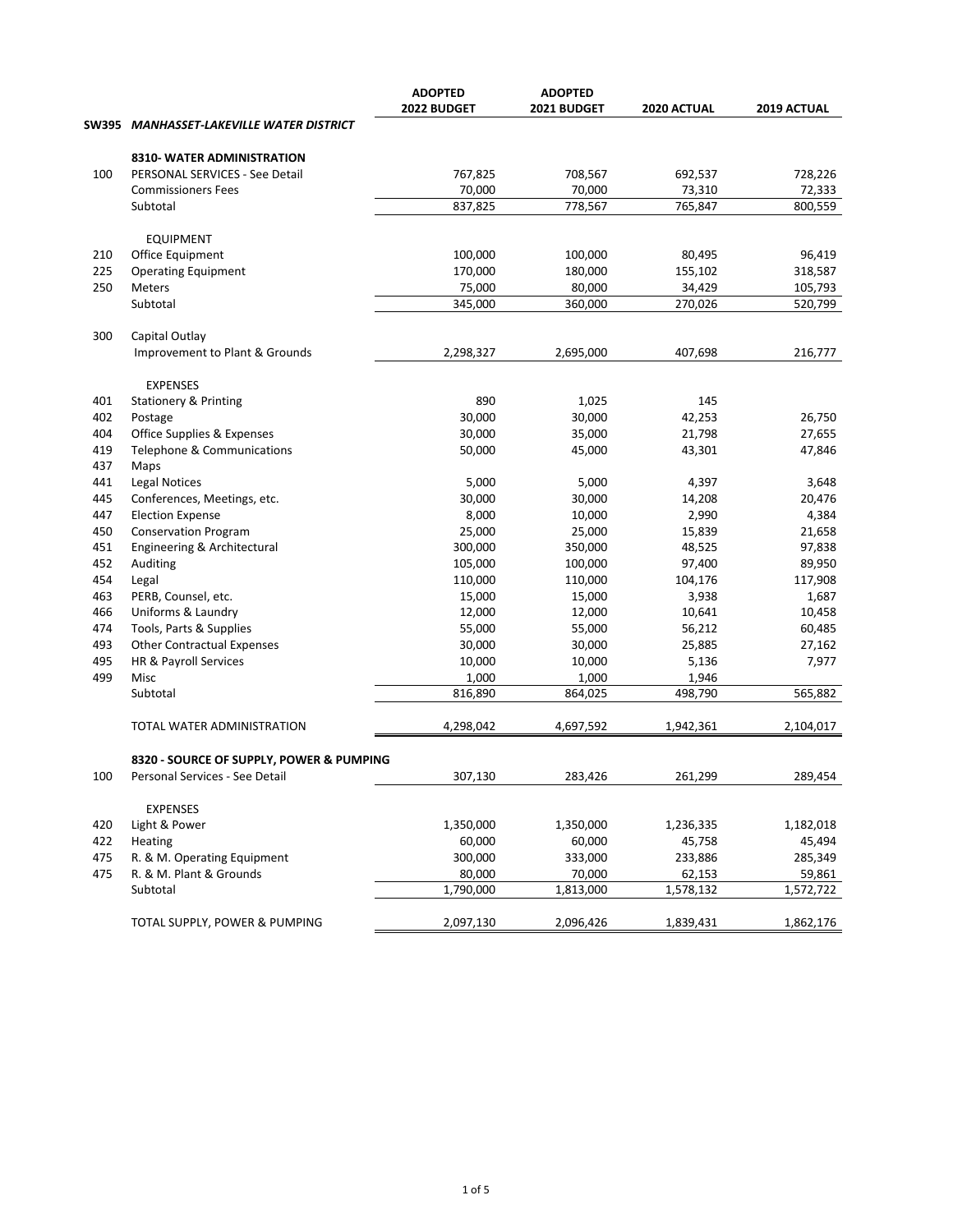|      |                                                                     | <b>ADOPTED</b><br>2022 BUDGET | <b>ADOPTED</b><br>2021 BUDGET | 2020 ACTUAL | <b>2019 ACTUAL</b> |
|------|---------------------------------------------------------------------|-------------------------------|-------------------------------|-------------|--------------------|
|      | SW395 MANHASSET-LAKEVILLE WATER DISTRICT (cont.)                    |                               |                               |             |                    |
|      | 8330 - PURIFICATION<br><b>EXPENSES</b>                              |                               |                               |             |                    |
| 468  | Water Analysis & Treatment                                          | 140,000                       | 130,000                       | 129,623     | 92,280             |
| 470  | Chlorine                                                            | 40,000                        | 40,000                        | 26,615      | 32,757             |
| 475  | <b>Caustic Treatment</b>                                            | 75,000                        | 45,000                        | 57,622      | 46,020             |
| 480  | <b>GAC Carbon Exchange</b>                                          |                               |                               | 88,000      |                    |
| 483  | Salt                                                                |                               | 40,000                        | 11,864      | 23,193             |
|      | <b>TOTAL PURIFICATION</b>                                           | 255,000                       | 255,000                       | 313,724     | 194,250            |
|      | 8340-TRANSMISSION & DISTRIBUTION                                    |                               |                               |             |                    |
| 100  | Personal Services - See Details                                     | 631,322                       | 582,600                       | 489,237     | 513,100            |
|      |                                                                     |                               |                               |             |                    |
|      | <b>EQUIPMENT</b>                                                    |                               |                               |             |                    |
| 260  | Mains, Valves, Hydrants                                             | 100,000                       | 65,000                        | 20,142      | 59,422             |
|      | <b>EXPENSES</b>                                                     |                               |                               |             |                    |
| 467  | Gas & Oil                                                           | 40,000                        | 30,000                        | 24,326      | 26,106             |
| 475  | R & M - Mains, Valves & Hydrants                                    | 180,000                       | 180,000                       | 34,779      | 109,110            |
| 476  | <b>Road Repairs</b>                                                 | 90,000                        | 90,000                        | 42,161      | 48,152             |
| 475R | 8370 - CAPITAL OUTLAY RESERVE FUNDS<br>Subtotal                     | 310,000                       | 300,000                       | 101,266     | 183,368            |
|      |                                                                     |                               |                               |             |                    |
|      | TOTAL TRANSMISSION & DISTRIBUTION                                   | 1,041,322                     | 947,600                       | 610,645     | 755,890            |
| 400  | 1910 - Unallocated Insurance                                        | 200,000                       | 220,000                       | 136,759     | 205,701            |
| 400  | 1930 - Judgments & Claims                                           | 1,000                         | 1,000                         |             | 40                 |
| 400  | 1950 - Taxes & Assessments                                          | 22,000                        | 22,000                        | 20,718      | 20,138             |
| 800  | 9010 - State Retirement                                             | 260,000                       | 240,000                       | 249,236     | 222,866            |
| 800  | 9030 - Social Security                                              | 135,885                       | 120,460                       | 106,395     | 112,804            |
| 800  | 9035 - MCTD Tax                                                     | 6,039                         | 5,360                         | 2,031       | 1,741              |
| 800  | 9040 - Workers' Compensation                                        | 100,000                       | 120,000                       | 77,903      | 71,271             |
| 800  | 9045 - Supplemental Longevity Incentive Plan                        | 6,000                         | 6,000                         | 5,803       | 5,319              |
| 800  | 9060 - Hospital & Medical Insurance                                 | 750,000                       | 610,000                       | 551,032     | 554,253            |
| 500  | 9501-Administrative Fee                                             | 31,262                        | 50,000                        | 18,493      | 17,636             |
|      | Subtotal                                                            | 1,512,187                     | 1,394,820                     | 1,168,370   | 1,211,769          |
| 900  | 9501 - Interfund Transfer<br><b>Fiscal Agent Fees</b>               |                               |                               |             |                    |
| 600  | Serial Bonds:<br>Principal<br>2012 Principal (neg)                  | 1,070,300                     | 1,108,481                     | 844,836     | 989,084            |
| 700  | Interest<br>2012 Interest (neg)                                     | 489,507                       | 177,544                       | 161,987     | 200,650            |
|      | Subtotal                                                            | 1,559,807                     | 1,286,025                     | 1,006,823   | 1,189,734          |
| 600  | 9730 - BOND ANTICIPATION NOTES<br>Principal<br>2012 Principal (neg) |                               |                               |             |                    |
| 700  | Interest                                                            |                               |                               |             |                    |
|      | Subtotal                                                            |                               |                               |             |                    |
|      | 9950 - Transfer to Capital Reserve Fund                             |                               |                               | 2,786,433   | 1,804,777          |
|      | TOTAL BUDGETED/ACTUAL EXPENSES                                      | 10,763,488                    | 10,677,463                    | 9,667,787   | 9,122,613          |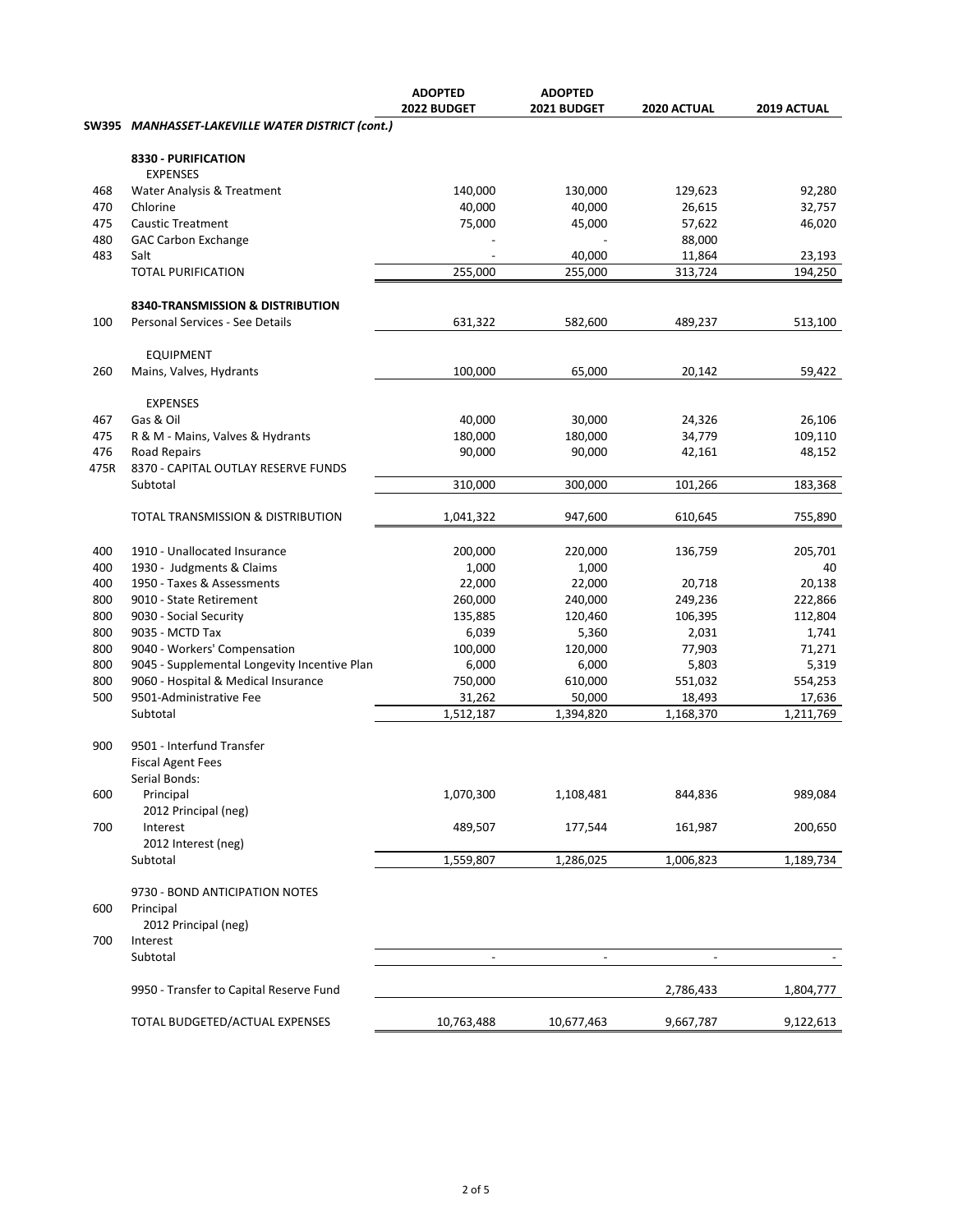|       |                                                   | <b>ADOPTED</b><br>2022 BUDGET | <b>ADOPTED</b><br>2021 BUDGET | 2020 ACTUAL | 2019 ACTUAL |
|-------|---------------------------------------------------|-------------------------------|-------------------------------|-------------|-------------|
| SW395 | <b>MANHASSET-LAKEVILLE WATER DISTRICT (cont.)</b> |                               |                               |             |             |
|       | <b>REVENUES</b>                                   |                               |                               |             |             |
| 1082  | PILOT                                             | 252,897                       | 245,182                       | 252,897     | 245,182     |
| 2140  | <b>Metered Water Sales</b>                        | 5,499,887                     | 5,403,758                     | 5,315,204   | 5,283,737   |
| 2142  | <b>Unmetered Water Sales</b>                      | 112,600                       | 112,600                       | 112,600     | 112,000     |
| 2142A | Rental of Fire Hydrants                           |                               |                               |             |             |
| 2144  | <b>Water Service Charge</b>                       | 25,000                        | 50,000                        | 27,397      | 97,084      |
| 2148  | <b>Interest Penalties on Water Rents</b>          | 30,000                        | 40,000                        | 29,998      | 42,564      |
| 2379  | Water Service for Other Communities               | 440,000                       | 440,000                       | 467,294     | 409,541     |
| 2401  | <b>Interest Earned</b>                            | 1,000                         | 3,000                         | 42,521      | 110,587     |
| 2410  | <b>Rental of District Property</b>                | 235,000                       | 235,000                       | 235,321     | 233,606     |
| 2590  | Licenses & Permits                                |                               |                               |             |             |
| 2655  | Minor Sales of Equipment (Taps)(Meters)           | 25,000                        | 25,000                        | 27,990      | 38,046      |
| 2660  | Sale of Real Property                             |                               |                               |             |             |
| 2665  | Sale of Equipment                                 | 20,000                        | 20,000                        | 34,506      | 16,400      |
| 2680  | <b>Insurance Recoveries</b>                       |                               |                               | 26,823      | 36,745      |
| 2690  | Other Compensation of Loss                        | 165,000                       | 165,000                       | 166,984     | 168,142     |
| 2701  | Refunds of Prior Years Expenses                   |                               |                               | 3,084       | 72,753      |
| 2770  | <b>Other Unclassified Revenue</b>                 | 15,000                        | 30,000                        | 4,405       | 9,535       |
|       | <b>Operating Transfers-In</b>                     | 161,747                       | 222,064                       | 223,052     |             |
| 695   | Deferred Tax revenue                              |                               |                               |             |             |
|       | TOTAL ESTIMATED/ACTUAL REVENUE                    | 6,983,131                     | 6,991,604                     | 6,970,076   | 6,875,922   |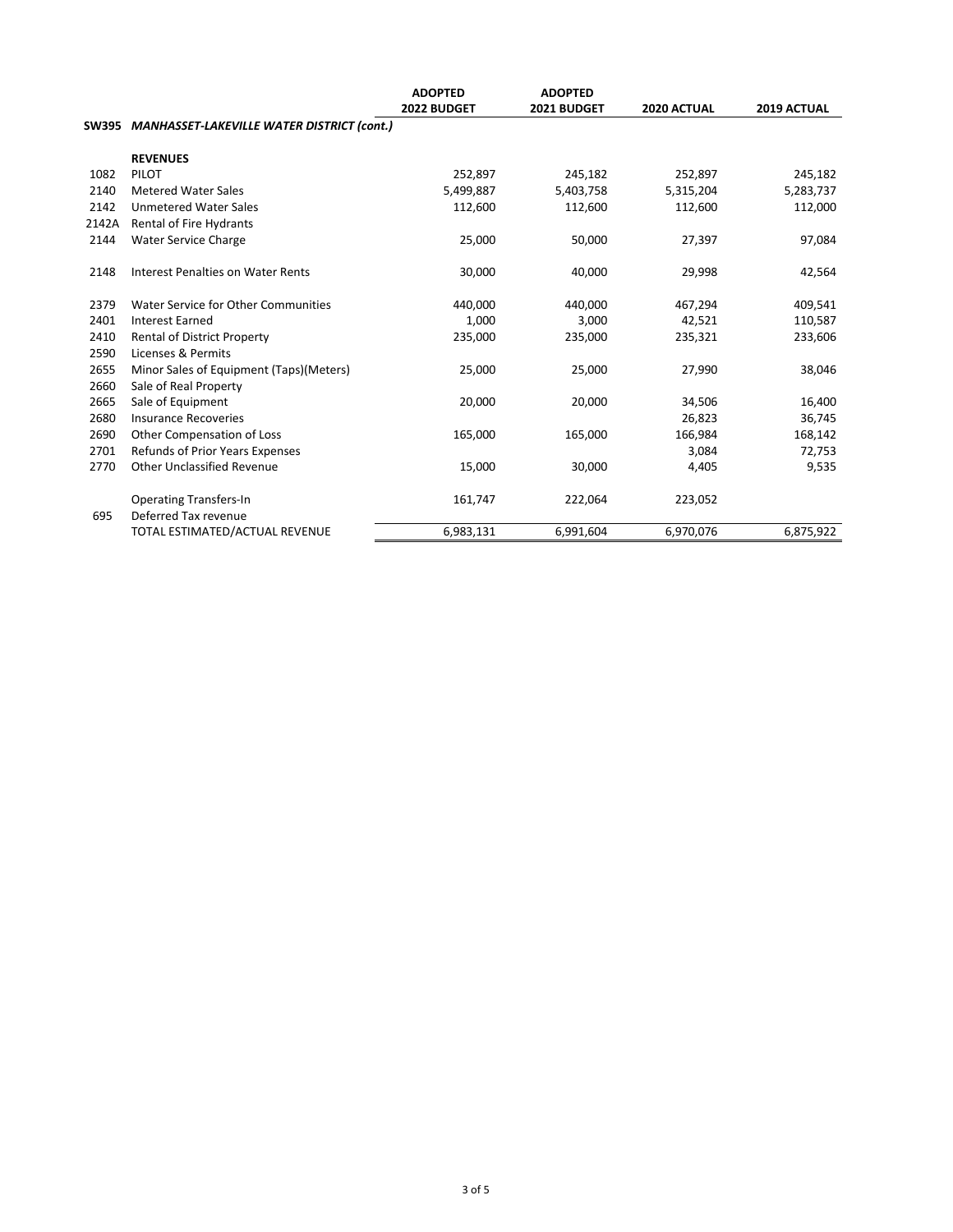|                                                       | <b>ADOPTED</b><br>2022 BUDGET | <b>ADOPTED</b><br>2021 BUDGET         | 2020 ACTUAL | 2019 ACTUAL |
|-------------------------------------------------------|-------------------------------|---------------------------------------|-------------|-------------|
| SW395 MANHASSET-LAKEVILLE WATER DISTRICT (cont.)      |                               |                                       |             |             |
|                                                       |                               |                                       |             |             |
| <b>SUMMARY</b>                                        |                               |                                       |             |             |
| TOTAL BUDGETED/ACTUAL EXPENSES                        | 10,763,488                    | 10,677,463                            | 9,667,787   | 9,122,613   |
| <b>ACTUAL FUND BALANCES</b><br>AT END OF PERIOD       |                               |                                       | 7,943,183   | 7,047,201   |
|                                                       | 10,763,488                    | 10,677,463                            | 17,610,970  | 16,169,814  |
|                                                       |                               |                                       |             |             |
| TOTAL ESTIMATED/ACTUAL REVENUE                        | 6,983,131                     | 6,991,604<br>$\overline{\phantom{a}}$ | 6,970,076   | 6,875,922   |
| APPROPRIATED FUND BALANCES                            |                               |                                       |             |             |
| <b>ACTUAL FUND BALANCES</b><br>AT BEGINNING OF PERIOD |                               |                                       | 7,047,201   | 5,863,205   |
| <b>RAISED BY TAXATION</b>                             |                               |                                       | 3,593,693   | 3,430,687   |
| AMOUNT TO BE RAISED BY TAXATION                       | 3,780,357                     | 3,685,859                             |             |             |
|                                                       | 10,763,488                    | 10,677,463                            | 17,610,970  | 16,169,814  |
| <b>TAX LEVY</b>                                       |                               |                                       |             |             |
| <b>TAXABLE VALUATION</b>                              |                               |                                       |             |             |
| <b>CLASS I - RESIDENTIAL PROPERTIES</b>               | 8,837,802                     | 7,917,355                             | 17,869,840  | 18,308,466  |
| Tax rate Per 100                                      | 23.480                        | 25.627                                | 11.158      | 10.406      |
| Tax Levy                                              | 2,075,122                     | 2,028,966                             | 1,993,917   | 1,905,179   |
| CLASS II - RESIDENTIAL PROPERTIES                     | 3,232,554                     | 2,611,555                             | 2,071,090   | 2,062,704   |
| Tax rate Per 100                                      | 6.652                         | 7.415                                 | 8.564       | 8.285       |
| Tax Levy                                              | 215,021                       | 193,656                               | 177,368     | 170,895     |
| <b>CLASS III - UTILITY PROPERTIES</b>                 | 551,704                       | 526,857                               | 468,299     | 445,315     |
| Tax rate Per 100                                      | 12.475                        | 11.963                                | 14.256      | 14.136      |
| Tax Levy                                              | 68,826                        | 63,030                                | 66,761      | 62,950      |
| CLASS IV - ALL OTHER PROPERTIES                       | 14,312,620                    | 13,049,366                            | 11,587,817  | 11,868,134  |
| Tax rate Per 100                                      | 9.931                         | 10.730                                | 11.656      | 10.883      |
| Tax Levy                                              | 1,421,388                     | 1,400,207                             | 1,350,676   | 1,291,609   |
| <b>TOTAL TAXABLE VALUATION</b>                        | 26,934,680                    | 24,105,133                            | 31,997,046  | 32,684,619  |
| <b>TAX LEVY</b>                                       | 3,780,357                     | 3,685,859                             | 3,588,722   | 3,430,633   |